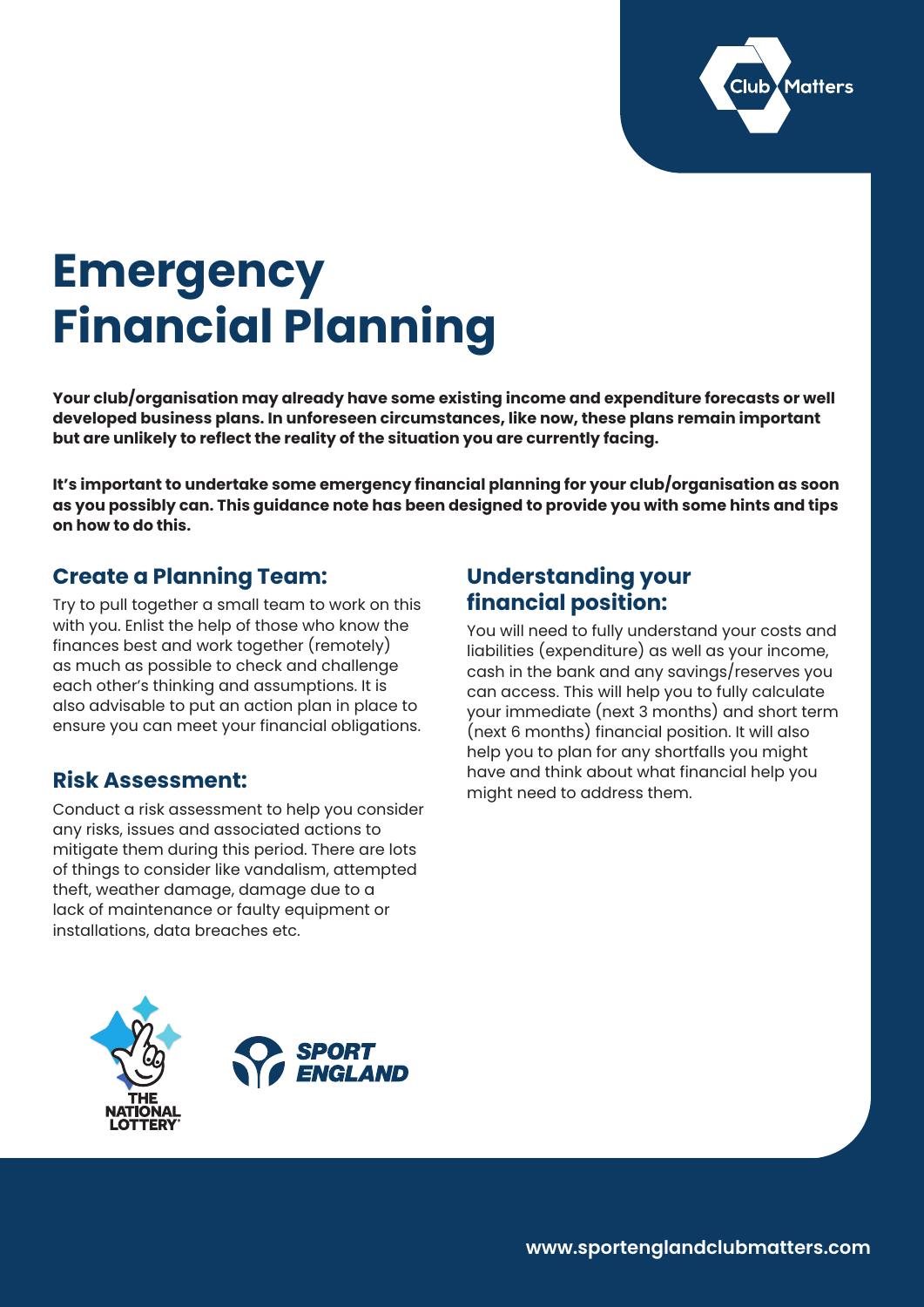# **Understanding your expenditure:**

You can use any of your existing expenditure forecasts, your most recent club accounts and bank statements (including direct debits) to help you work out how much you spend on a regular basis. We recommend that you determine if these costs are for either essential or non-essential items and encourage you to work through each one to

determine if you can pay, defer, spread the costs over a longer period or stop them.

You can check to see if there is any financial support available from the Government, your Local Authority, your National Governing Body, your Bank/lender, Sport England and other relevant organisations.

| <b>Possible</b><br><b>Expenditure Items</b>                                                                                                                                                                                          | <b>Essential</b><br>$(E) / N$ on<br><b>Essential</b><br>(NE) | Pay | <b>Defer</b><br>(payment<br>holiday) | <b>Spread</b><br><b>Costs</b> | <b>Stop</b> | <b>Financial</b><br>assistance<br>available? |
|--------------------------------------------------------------------------------------------------------------------------------------------------------------------------------------------------------------------------------------|--------------------------------------------------------------|-----|--------------------------------------|-------------------------------|-------------|----------------------------------------------|
| Rent & service charges.                                                                                                                                                                                                              |                                                              |     |                                      |                               |             |                                              |
| Mortgages and loan repayments.                                                                                                                                                                                                       |                                                              |     |                                      |                               |             |                                              |
| <b>Business rates.</b>                                                                                                                                                                                                               |                                                              |     |                                      |                               |             |                                              |
| Utilities & services - water, electricity, gas,<br>TV subscriptions etc.                                                                                                                                                             |                                                              |     |                                      |                               |             |                                              |
| Staffing costs including wages, NI, taxes,<br>pension contributions & redundancy packages.<br>Review each post individually and differentiate<br>between full time, part time, casual, zero hours<br>and self-employed team members. |                                                              |     |                                      |                               |             |                                              |
| Other taxes that apply to you such as<br>Corporation Tax, VAT, National Insurance.                                                                                                                                                   |                                                              |     |                                      |                               |             |                                              |
| Debtors (people you already owe money to).                                                                                                                                                                                           |                                                              |     |                                      |                               |             |                                              |
| IT systems.                                                                                                                                                                                                                          |                                                              |     |                                      |                               |             |                                              |
| The costs of securing any premises you have.                                                                                                                                                                                         |                                                              |     |                                      |                               |             |                                              |
| Building / maintenance work.                                                                                                                                                                                                         |                                                              |     |                                      |                               |             |                                              |
| Contract related costs.                                                                                                                                                                                                              |                                                              |     |                                      |                               |             |                                              |
| Bar/vending/merchandise & other stocks.                                                                                                                                                                                              |                                                              |     |                                      |                               |             |                                              |
| Kit & equipment costs.                                                                                                                                                                                                               |                                                              |     |                                      |                               |             |                                              |
| Marketing.                                                                                                                                                                                                                           |                                                              |     |                                      |                               |             |                                              |
| Planned building / refurb projects.                                                                                                                                                                                                  |                                                              |     |                                      |                               |             |                                              |
| Support from professional services such as<br>accountants, auditors, payroll support, IT<br>providers, coaches, cleaners etc.                                                                                                        |                                                              |     |                                      |                               |             |                                              |
| Insurances & licenses.                                                                                                                                                                                                               |                                                              |     |                                      |                               |             |                                              |
| Sinking funds/replacement funds.                                                                                                                                                                                                     |                                                              |     |                                      |                               |             |                                              |
| Repayments of deposits for events/hire that<br>is now/likely to be cancelled.                                                                                                                                                        |                                                              |     |                                      |                               |             |                                              |
| Bank charges.                                                                                                                                                                                                                        |                                                              |     |                                      |                               |             |                                              |
| Training costs.                                                                                                                                                                                                                      |                                                              |     |                                      |                               |             |                                              |
| Expenses.                                                                                                                                                                                                                            |                                                              |     |                                      |                               |             |                                              |
| Other direct debits.                                                                                                                                                                                                                 |                                                              |     |                                      |                               |             |                                              |
| Other costs.                                                                                                                                                                                                                         |                                                              |     |                                      |                               |             |                                              |
| Contingency sum for unexpected costs.                                                                                                                                                                                                |                                                              |     |                                      |                               |             |                                              |

#### **Your expenditure might include things like:**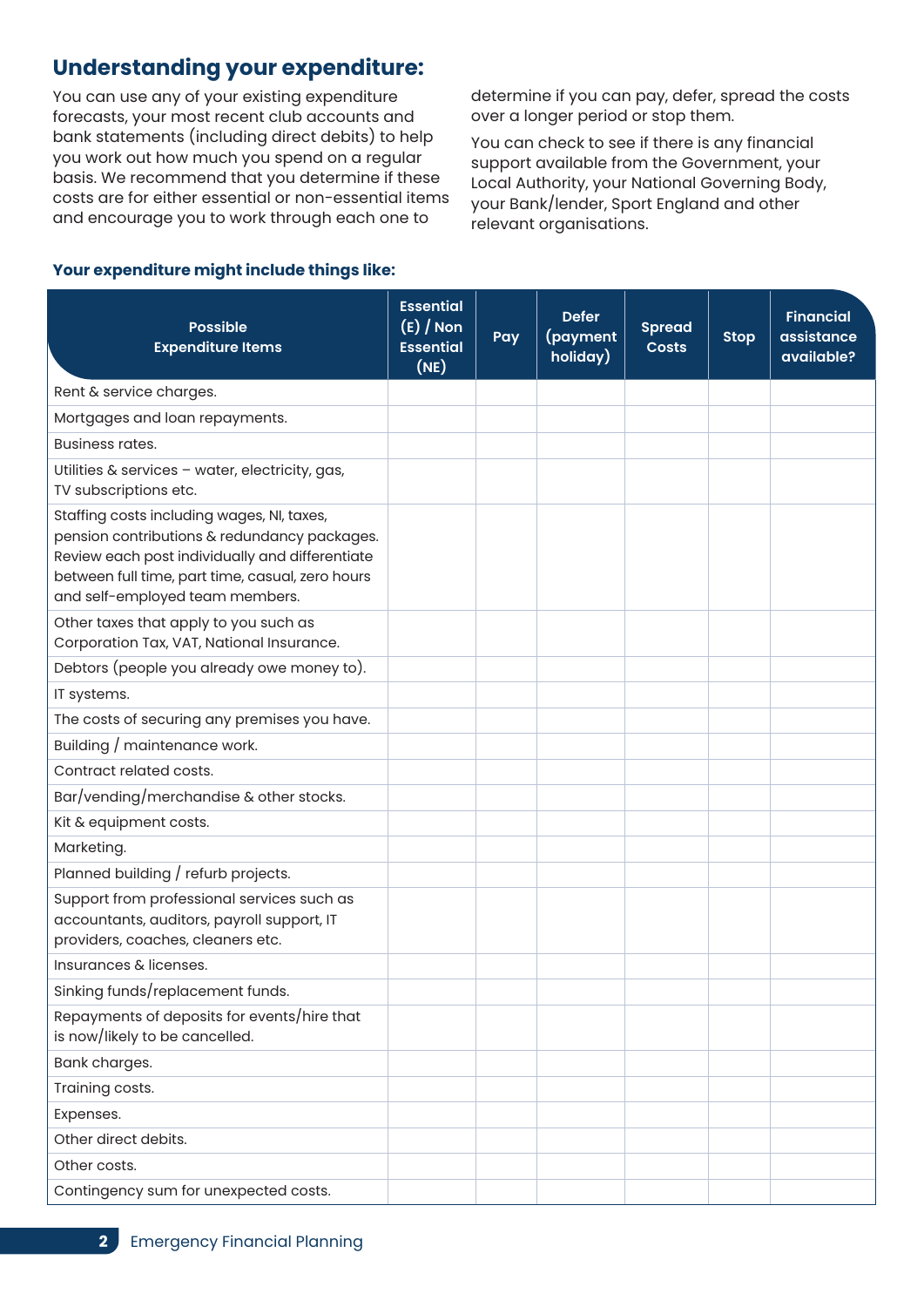# **Understanding your income:**

Clubs and delivery organisations can be very creative and resourceful about how they generate income. Most approach income generation in very different ways. For some, membership fees/ subs and fundraisers will be their main sources of income. Others may receive regular donations, generate additional income through Gift Aid or kit sales, attract financial support via sponsorship or grant funding, or generate income through commercial activities, facility hire charges, training courses, parties, annual dinners, holiday schemes and much more.

Having a detailed understanding of the regular and ad-hoc income your club/organisation generates is an essential part of your emergency financial planning.

# **Profiling secure, at risk and lost income:**

In an emergency situation, it is important to consider how your income will be impacted by reducing or stopping your activities, events and other usual services for a period of time. As with your expenditure, we recommend you work out your expected income over a 3 and 6 month period. As part of this, it is suggested that you determine how much income is secure (will definitely come in), what is at risk (might still come in) and what will be lost.

If you have an income forecast already prepared for the year, this be a helpful starting point. You might also want to look at last year's accounts, your bank statements, booking data and any other sources you have available to you.

A good place to start would be to list out all of your known income sources and categorise them into secure, at risk and lost. This will help you understand exactly how much income you will have to keep your operations going during this period. When reviewing each source, consider testing whether activities and events could be rearranged, if members/users are happy to continue paying their membership fees/subs and the requirements of any grant providers/ sponsors. This may help you avoid the loss of critical income.

| <b>Possible Income</b><br><b>Sources</b>    | <b>Secure</b> | <b>At Risk</b> | <b>Able to</b><br>rearrange? | Lost | Insured for? | <b>Financial</b><br>assistance<br>available? |
|---------------------------------------------|---------------|----------------|------------------------------|------|--------------|----------------------------------------------|
| Creditors<br>(people who owe you<br>money). |               |                |                              |      |              |                                              |
| Memberships/<br>Subscriptions.              |               |                |                              |      |              |                                              |
| Events.                                     |               |                |                              |      |              |                                              |
| Facility Hire.                              |               |                |                              |      |              |                                              |
| Bar, catering & vending.                    |               |                |                              |      |              |                                              |
| Grants.                                     |               |                |                              |      |              |                                              |
| Loans.                                      |               |                |                              |      |              |                                              |
| Gift Aid.                                   |               |                |                              |      |              |                                              |
| Donations.                                  |               |                |                              |      |              |                                              |
| Sponsorship.                                |               |                |                              |      |              |                                              |
| Activity programmes.                        |               |                |                              |      |              |                                              |
| Parties.                                    |               |                |                              |      |              |                                              |
| Fundraisers.                                |               |                |                              |      |              |                                              |
| Commercial income.                          |               |                |                              |      |              |                                              |
| Interest.                                   |               |                |                              |      |              |                                              |
| Other income.                               |               |                |                              |      |              |                                              |

#### **Possible income streams might include:**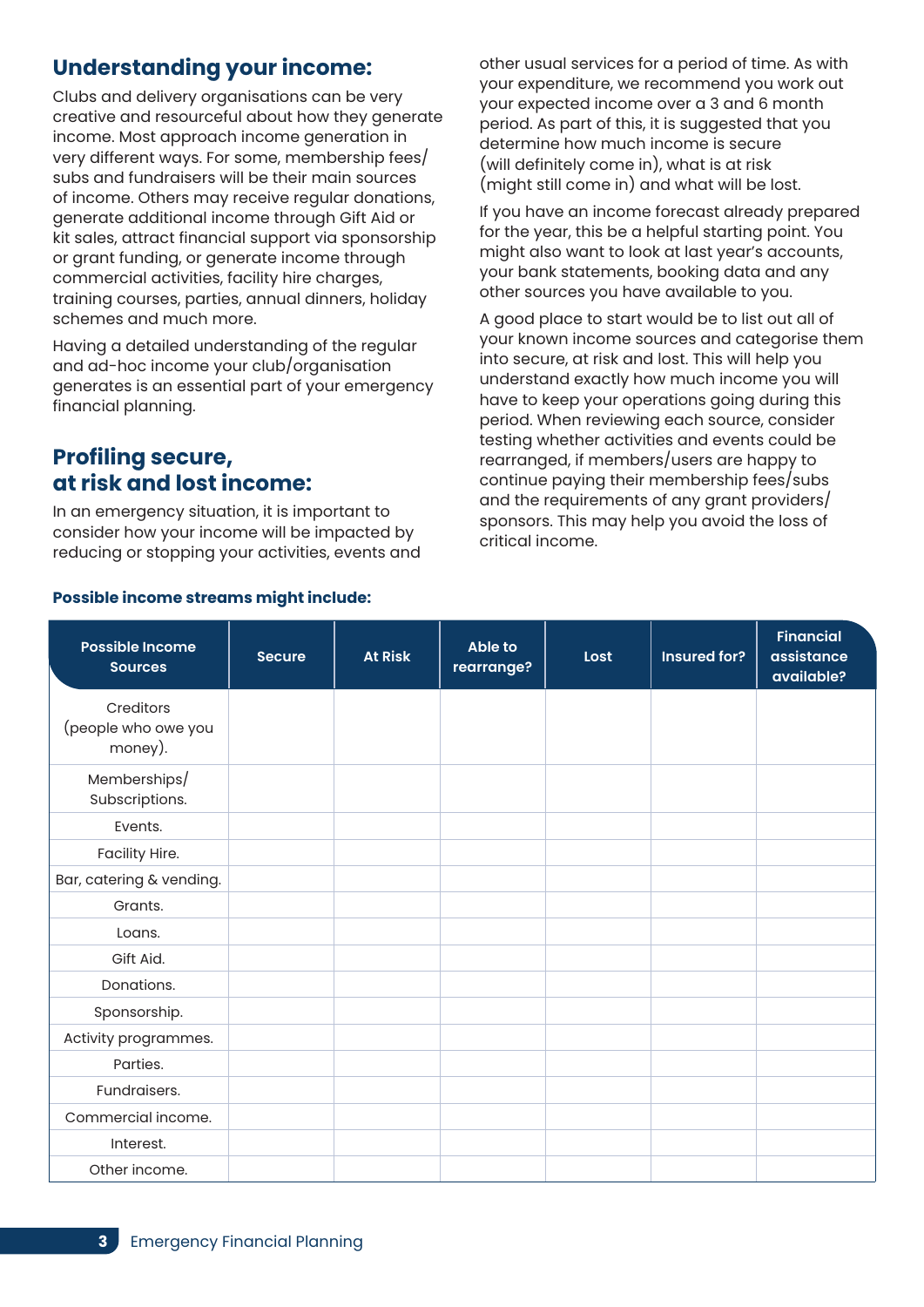

## **Insurances and other support packages:**

Some clubs/organisations may have insurance policies that cover them for a loss of income, so it's best to check your policies carefully during this process.

There are a variety of financial support packages available from the Government, your Local Authority, your National Governing Body, your Bank/lender, Sport England and other relevant organisations. It's worth checking whether any of these can help.

# **Understanding your savings and reserves:**

Most clubs may have some cash in the bank which they can access instantly. They may also have some petty cash onsite. Others may have savings accounts which are earmarked for known future expenditure on things like maintenance and the repair/replacement of facilities, kit and equipment or operating/pension costs (restricted reserves). Some may be lucky enough to have un-restricted reserves which they can draw on in the case of an emergency or for future unplanned projects.

Having a detailed understanding of your club's financial reserves (restricted and unrestricted savings), any relevant notice periods you need to give your bank/building society to withdraw/ move money, and any Reserves Policy you may have adopted are essential components of

your planning. If your club has a reserves policy, check exactly what it says and how it links to your constitution/articles.

# **Reviewing income v expenditure:**

Once you have a clear picture of your income v's expenditure and any available savings, you will be in a much more informed position to think about your immediate and short term future and any action you may need to take to help generate additional funds and reduce non-essential expenditure.

Unexpected costs regularly crop up so you may want to apply a contingency sum in your expenditure projections or apply a sensitivity analysis to both your income and expenditure projections to help you plan for best and worst case scenarios. For example, what would happen if actual income went down and projected expenditure went up? Or, what would happen if actual expenditure went down and income went up?

Remember, timing is key. You might be planning over a 3 and 6 month period but we would recommend you try to understand and review your income and expenditure on a weekly basis during this critical period. Think about what dates you can expect to have money in and when you need to pay money out. This will help to plan to have enough cash when you need it. Try and encourage people who owe you money to pay as quickly as possible and try to negotiate with those you may owe money to consider as long a payment plan as possible.